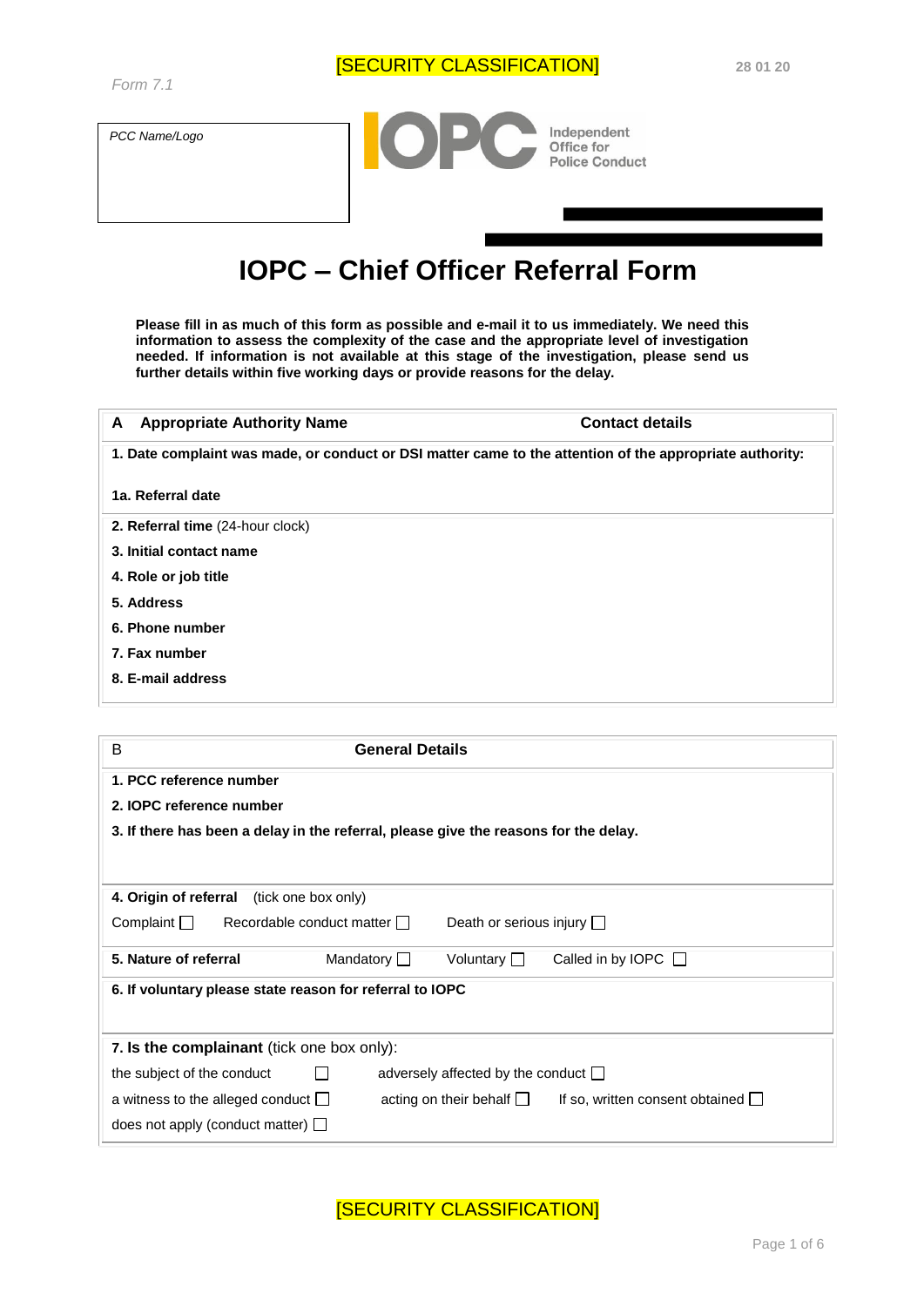## [SECURITY CLASSIFICATION] **28 01 20**

*Form 7.1* 

| C<br>Details of the complainant/subject/deceased/seriously injured                                            |
|---------------------------------------------------------------------------------------------------------------|
| 1. First name or names                                                                                        |
| 2. Last Name                                                                                                  |
| 3. Email address                                                                                              |
| 4. Address (including postcode)                                                                               |
| 5. Date of birth<br>6. Sex<br>Transgender Male □ Transgender Female □<br>Male $\Box$<br>Female $\square$      |
| Other $\Box$<br>Unknown $\Box$                                                                                |
| 7. Ethnic origin (select one only)                                                                            |
| white: English/Welsh/Scottish/Northern Irish/British $\Box$                                                   |
| white: Irish $\Box$                                                                                           |
| white: Gypsy or Irish Traveller $\Box$                                                                        |
| white: any other white background $\Box$ please describe                                                      |
| mixed: white and black Caribbean $\Box$                                                                       |
| mixed: white and black African $\Box$                                                                         |
| mixed: white and Asian $\Box$                                                                                 |
| mixed: any other mixed/multiple ethnic background $\Box$ please describe                                      |
| Asian: Indian $\square$                                                                                       |
| Asian: Pakistani □                                                                                            |
| Asian: Bangladeshi □                                                                                          |
| Asian: Chinese □                                                                                              |
| Asian: any other Asian background $\Box$ please describe                                                      |
| black: African $\square$                                                                                      |
| black: Caribbean                                                                                              |
| black: any other black/African/Caribbean background □ please describe                                         |
| other: Arab $\Box$                                                                                            |
| other: any other ethnic group $\Box$ please describe                                                          |
| not known $\square$                                                                                           |
| prefer not to say $\square$                                                                                   |
| 8. Sexual Orientation (select one only)                                                                       |
| Heterosexual or Straight [                                                                                    |
| Gay or Lesbian $\square$                                                                                      |
| <b>Bisexual</b> □                                                                                             |
| other $\Box$ please describe                                                                                  |
| not known $\square$                                                                                           |
| prefer not to say $\square$                                                                                   |
| 9. Religion and Belief (select one only)                                                                      |
| no religion $\square$                                                                                         |
| Christian (including Church of England, Catholic, Protestant and all other Christian denominations) $\square$ |
| Buddhist □                                                                                                    |
|                                                                                                               |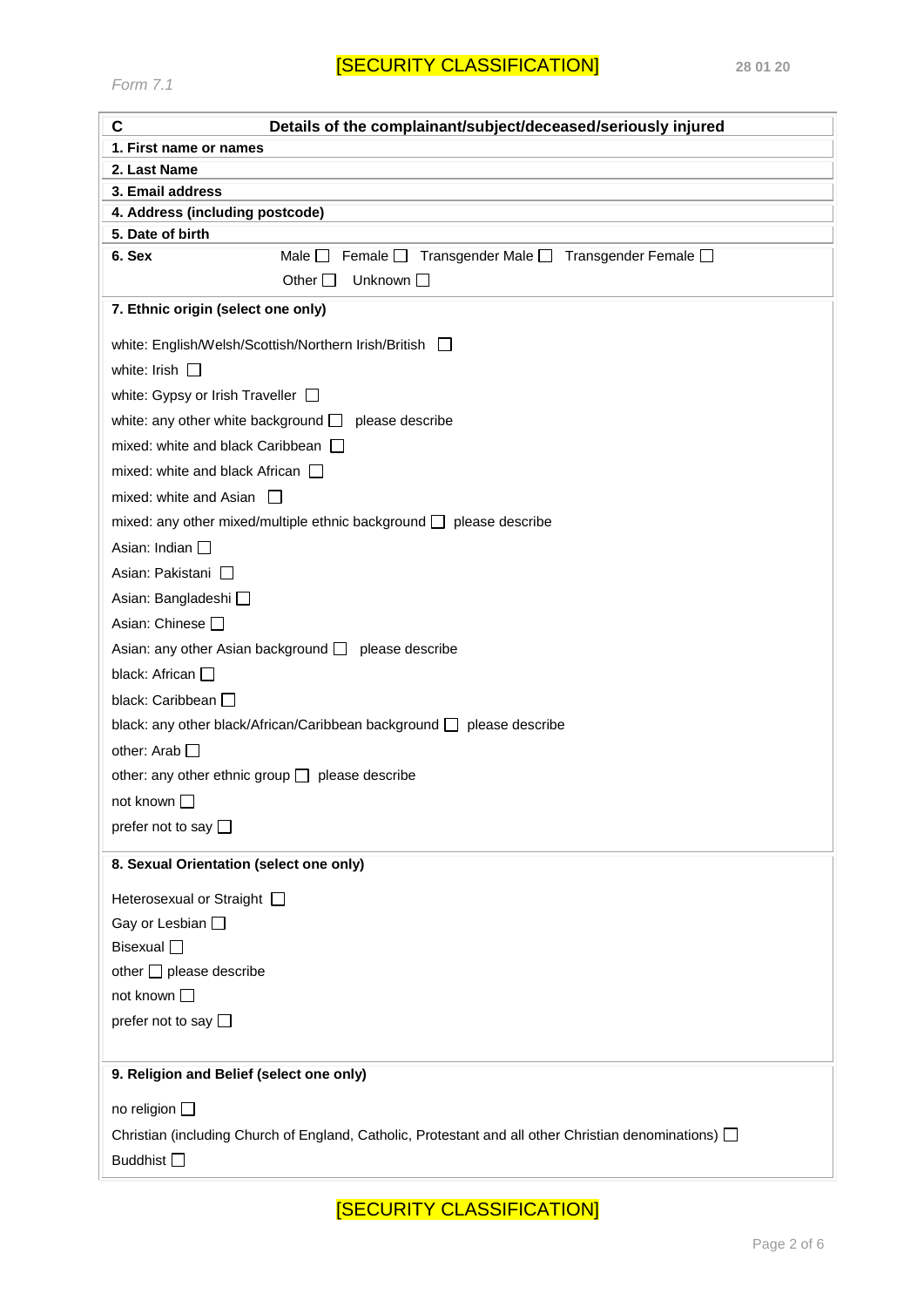| Hindu $\Box$                                                        |
|---------------------------------------------------------------------|
| Jewish $\Box$                                                       |
| Muslim $\square$                                                    |
| Sikh $\Box$                                                         |
| any other religion $\Box$ please describe                           |
| not known $\Box$ prefer not to say $\Box$                           |
|                                                                     |
| 10. Name and address of any other injured parties (if this applies) |
|                                                                     |

**11. Details of all other relevant parties**, for example, next of kin, coroner, solicitor, FLM.

D Details of *Chief Constable (or Deputy Commissioner of the Metropolitan Police Service)* concerned

| <b>Name of Chief</b><br>Officer or<br><b>Deputy</b><br><b>Commissioner</b> | <b>Sex</b> | <b>Ethnic origin</b> | Sexual<br><b>Orientation</b><br>(if known) | <b>Religion and</b><br><b>Belief</b><br>(if known) | Have notices of<br>investigation<br>been served? If<br>'Yes', please<br>provide copies. |
|----------------------------------------------------------------------------|------------|----------------------|--------------------------------------------|----------------------------------------------------|-----------------------------------------------------------------------------------------|
|                                                                            |            |                      |                                            |                                                    |                                                                                         |

|                                                  | Details of the Complaint, Recordable Conduct Matter or Incident |
|--------------------------------------------------|-----------------------------------------------------------------|
| 1. Date of the alleged incident                  | DD/MM/YYYY                                                      |
| 2. Time of the alleged incident                  |                                                                 |
| 3. Date the complaint was made (if this applies) | DD/MM/YYYY                                                      |
| 4. Address where the incident took place         |                                                                 |

#### F **Description of the Complaint, Recordable Conduct Matter or Incident**

#### **1. Rationale for referral**

1

**A If Conduct referral** (prior to referral, please contact your relevant oversight liaison or speak to the Assessment Unit)**:** 

*An appropriate authority (local policing body) must refer to the IOPC any conduct matter relating to a Chief Constable (or Deputy Commissioner of the Metropolitan Police Service) that came to their attention on or after 1 Feb 2020 where you are satisfied, from all of the available information, that there is an indication<sup>1</sup> that the Chief officer (or Deputy Commissioner of the Metropolitan Police Service) may have committed a criminal offence or behaved in a way that would justify the bringing of disciplinary proceedings<sup>2</sup> (a written warning or above).* 

Please detail the evidence you consider provides an indication of a criminal offence or misconduct:

Please detail the criminal offence(s)/standards of professional behaviour you have considered:

Please outline why you consider the alleged conduct would justify at least a written warning or above:

<sup>&</sup>lt;sup>1</sup> Statutory guidance on the police complaints system (policeconduct.gov.uk) Paragraphs 10.7 - 10.8

<sup>2</sup> Guidance on outcomes in police misconduct proceedings (college.police.uk)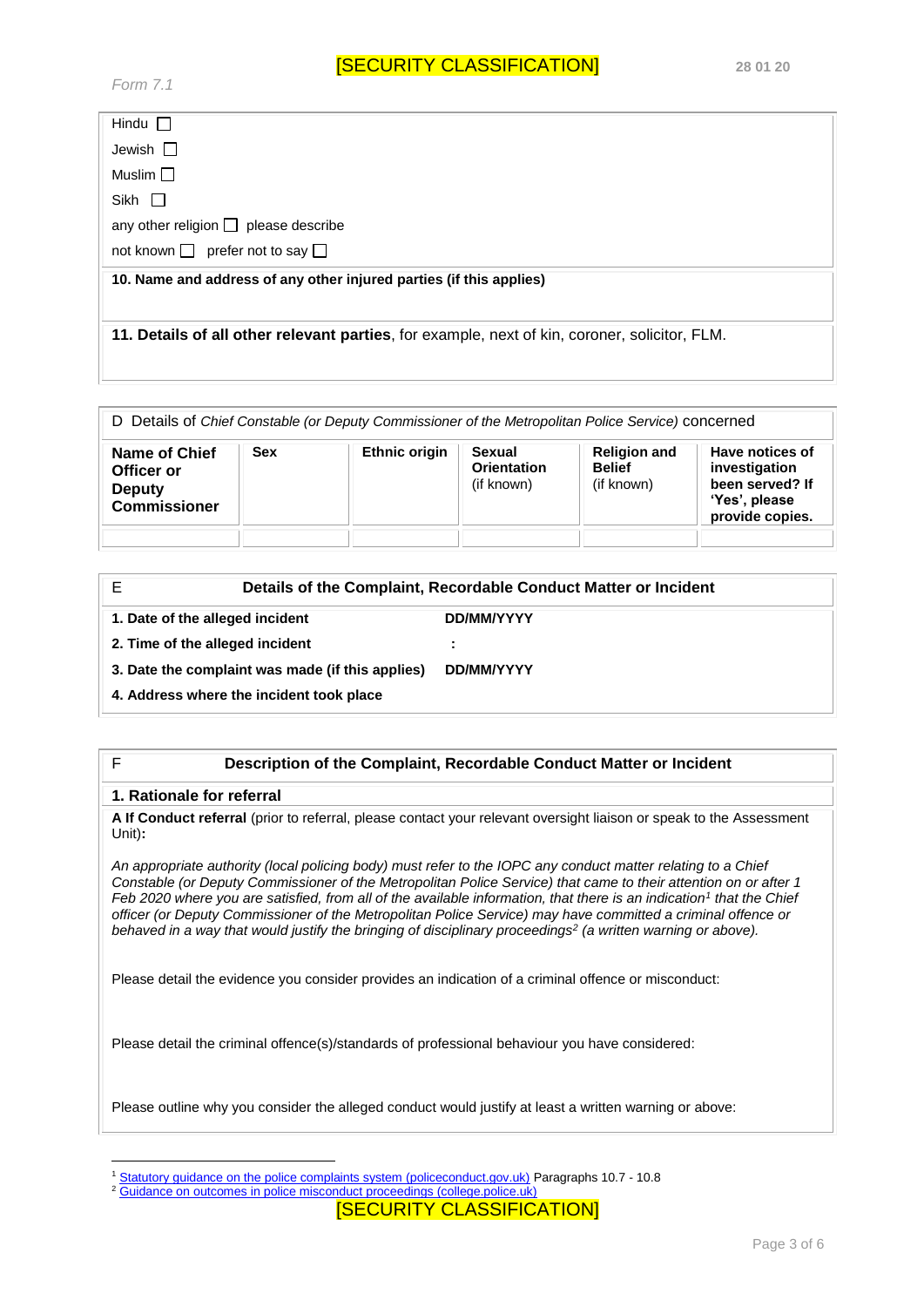1

Not applicable  $\square$ 

#### **B If Complaint referral:**

| As stated in IOPC guidance, an appropriate authority must refer to the IOPC any complaint relating to the conduct<br>of a chief officer (or Deputy Commissioner of the Metropolitan Police Service) where the appropriate authority is<br>unable to satisfy itself, from the complaint alone, that the conduct complained of, if it were proved, would not justify<br>the bringing of criminal or disciplinary proceedings. This test should be based on the complaint alone. Therefore,<br>you have referred this complaint to us as you are unable to rule out criminal or disciplinary proceedings based on<br>what the complaint states <sup>3</sup> .<br>Please provide the rationale as to why you consider that this test has been met, including information relating to the<br>potential criminal offences and/or misconduct you have identified:<br>Not applicable $\square$ |  |  |
|----------------------------------------------------------------------------------------------------------------------------------------------------------------------------------------------------------------------------------------------------------------------------------------------------------------------------------------------------------------------------------------------------------------------------------------------------------------------------------------------------------------------------------------------------------------------------------------------------------------------------------------------------------------------------------------------------------------------------------------------------------------------------------------------------------------------------------------------------------------------------------------|--|--|
| C If DSI referral:                                                                                                                                                                                                                                                                                                                                                                                                                                                                                                                                                                                                                                                                                                                                                                                                                                                                     |  |  |
|                                                                                                                                                                                                                                                                                                                                                                                                                                                                                                                                                                                                                                                                                                                                                                                                                                                                                        |  |  |
| Please provide your rationale as to why you consider the chief officer to be the "relevant officer" according to the<br>definition of section 29(1) (A) of The Police Reform Act 2002:                                                                                                                                                                                                                                                                                                                                                                                                                                                                                                                                                                                                                                                                                                 |  |  |
| Not applicable $\square$                                                                                                                                                                                                                                                                                                                                                                                                                                                                                                                                                                                                                                                                                                                                                                                                                                                               |  |  |
| 2. Description of the complaint, recordable conduct matter or incident                                                                                                                                                                                                                                                                                                                                                                                                                                                                                                                                                                                                                                                                                                                                                                                                                 |  |  |
| In order for us to assess the matter, please include:                                                                                                                                                                                                                                                                                                                                                                                                                                                                                                                                                                                                                                                                                                                                                                                                                                  |  |  |
| A summary/description of the complaint, recordable conduct matter or incident.                                                                                                                                                                                                                                                                                                                                                                                                                                                                                                                                                                                                                                                                                                                                                                                                         |  |  |
| Evidence which shows any direct involvement the Chief Officer (or Deputy Commissioner of the<br>Metropolitan Police Service) has had in the matter, (please include copies of evidence).                                                                                                                                                                                                                                                                                                                                                                                                                                                                                                                                                                                                                                                                                               |  |  |
| If a complaint referral, a copy of the complaint and recording document.                                                                                                                                                                                                                                                                                                                                                                                                                                                                                                                                                                                                                                                                                                                                                                                                               |  |  |
| If a conduct referral, a copy of the recording document.                                                                                                                                                                                                                                                                                                                                                                                                                                                                                                                                                                                                                                                                                                                                                                                                                               |  |  |
|                                                                                                                                                                                                                                                                                                                                                                                                                                                                                                                                                                                                                                                                                                                                                                                                                                                                                        |  |  |
| 3. Nature and number of allegations                                                                                                                                                                                                                                                                                                                                                                                                                                                                                                                                                                                                                                                                                                                                                                                                                                                    |  |  |
|                                                                                                                                                                                                                                                                                                                                                                                                                                                                                                                                                                                                                                                                                                                                                                                                                                                                                        |  |  |
| 4. What evidence is available? (please send with this form if possible)                                                                                                                                                                                                                                                                                                                                                                                                                                                                                                                                                                                                                                                                                                                                                                                                                |  |  |
| Coroner's report $\square$<br>CCTV<br>Complaint form $\square$<br>Custody report $\Box$                                                                                                                                                                                                                                                                                                                                                                                                                                                                                                                                                                                                                                                                                                                                                                                                |  |  |
| Forensic evidence $\square$<br>Officer's notes □<br>None $\square$<br>Other (give details below) $\Box$                                                                                                                                                                                                                                                                                                                                                                                                                                                                                                                                                                                                                                                                                                                                                                                |  |  |
| Medical evidence $\square$<br>Other evidence: please give details                                                                                                                                                                                                                                                                                                                                                                                                                                                                                                                                                                                                                                                                                                                                                                                                                      |  |  |
|                                                                                                                                                                                                                                                                                                                                                                                                                                                                                                                                                                                                                                                                                                                                                                                                                                                                                        |  |  |
| Number of independent witnesses<br>5. Number of police witnesses                                                                                                                                                                                                                                                                                                                                                                                                                                                                                                                                                                                                                                                                                                                                                                                                                       |  |  |

 $3$  Statutory guidance on the police complaints system (policeconduct.gov.uk) Annex A, Paragraph 9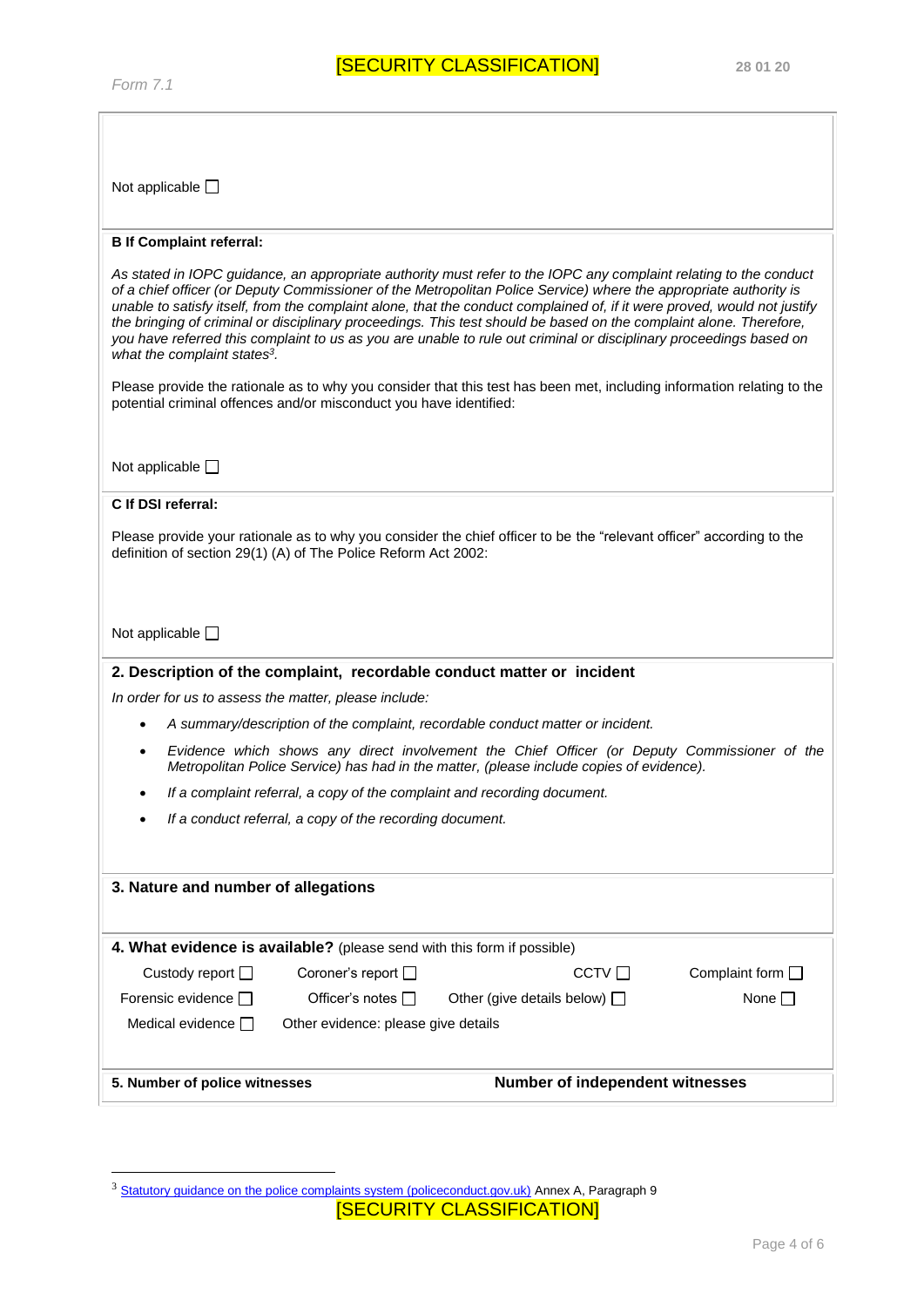| G<br>Nature of Complaint, Recordable Matter or Incident                                   |
|-------------------------------------------------------------------------------------------|
| 1. Relevant factors (tick all that apply)                                                 |
| Acute Behavioural disorder/excited delirium [                                             |
| Article 3 ECHR $\Box$                                                                     |
| Body worn camera $\Box$                                                                   |
| Call Handling $\square$                                                                   |
| Civil/neighbour hood dispute $\Box$                                                       |
| Corruption /perjury $\Box$                                                                |
| Custody $\square$                                                                         |
| Death $\square$                                                                           |
| Discrimination $\square$                                                                  |
| Domestic violence/gender abuse D                                                          |
| Drugs/alcohol $\square$                                                                   |
| Failure to investigate $\Box$                                                             |
| Mental health $\square$                                                                   |
| Missing person $\Box$                                                                     |
| Near miss in custody $\square$                                                            |
| Public order □                                                                            |
| Risk assessment $\square$                                                                 |
| Road traffic incident [                                                                   |
| Self harm/ suicide risk $\Box$                                                            |
| Serious injury $\square$                                                                  |
| Sexual assault or harassment                                                              |
| Stop/search $\square$                                                                     |
| Terrorism $\Box$                                                                          |
| Use of force $\Box$                                                                       |
| Young person $\Box$                                                                       |
|                                                                                           |
| None of these $\Box$                                                                      |
| 2. Are any of the following relevant to the incident or allegation? (tick all that apply) |
| Age                                                                                       |
| Disability $\square$                                                                      |
| Gender/gender reassignment [                                                              |
| Other discrimination [                                                                    |
| Race                                                                                      |
| Religion & Belief                                                                         |
| Sexual Orientation                                                                        |
| None of these                                                                             |
| If 'Yes', please describe.                                                                |
| 3. Are drugs or alcohol relevant? (tick all that apply)                                   |
| Alcohol □<br>Drugs $\square$<br>No known drug or alcohol use $\square$                    |